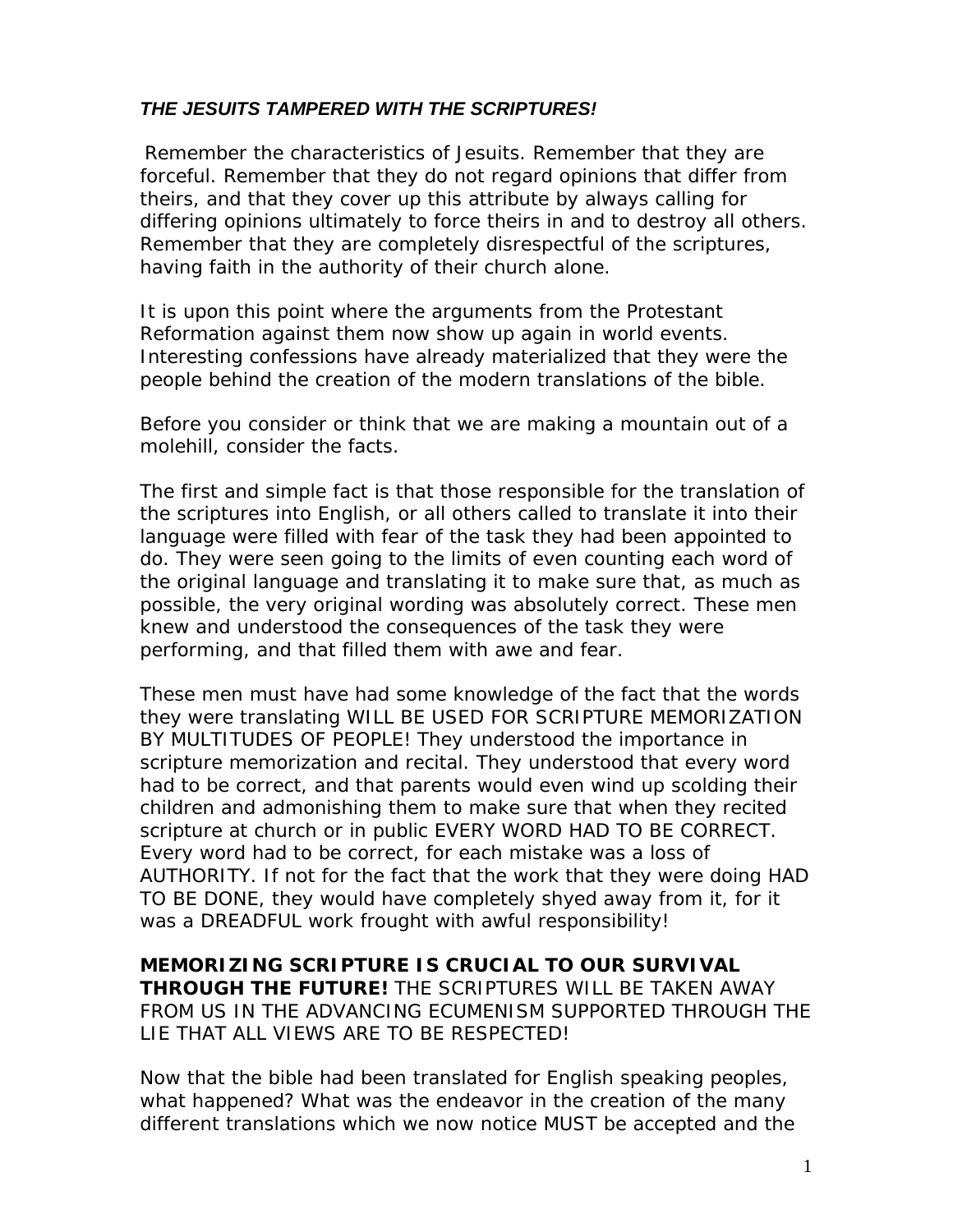King James MUST be ignored? Although many of the strange people among us have not told us that the King James MUST not be read anymore (the same as they say with traditional beliefs of Adventism) we see that in practice, they are doing everything they can to make this a reality. Even in church, in many places, all that we are exposed to are the new translations that by practice MUST dominate.

Was there a difference between those people who translated the bible into English in history to those who have created the modern translations? Was there the same fear and awe in realizing the consequences of the task at hand? or were things willfully added and detracted from the messages God had sent to the world? Were every word counted and desired to be reproduced exactly? or was there a different objective afoot in the creation of the new translations? Do you remember the issue of even creating an Ebonics bible that was fashioned after black language and slangs?

Remember that the jesuits were disrespectful of the scriptures enough to actually burn them. We know that they cannot burn the scriptures today, but are there other things they can do with God's word? They have already put all the truths of the bible up for debate before stating that we must follow their ecumenical views. What else has been done?!

## **How the Jesuits tampered with scripture in the creation of the new translations with the agenda behind it to destroy Adventism!**

## **Which Bible?**

## Adapted from a Study by Neil Livingston

*"If we are to adopt the New International Version as a standard for use in the pulpit and in our schools, then we might as well give up being Seventhday Adventists and join the ecumenical movement back to Rome. "Answers to Objections," Our Authorized Bible Vindicated.*

 From the beginning of the great second Advent movement, pioneer Seventhday Adventists have used the proof-text method to establish true doctrine. In this demonstration we will discover the difficulty in proving Seventh-day Adventist doctrines using the New International and Revised Standard Versions of the Bible. I have also included the New World Translation (Jehovah Witness). The subject titles will be listed in the order of a typical series of Bible studies. All truth in the King James Version is denoted in italic typeface (bold letters). The truth that has been altered in the New International, Revised Standard and the New World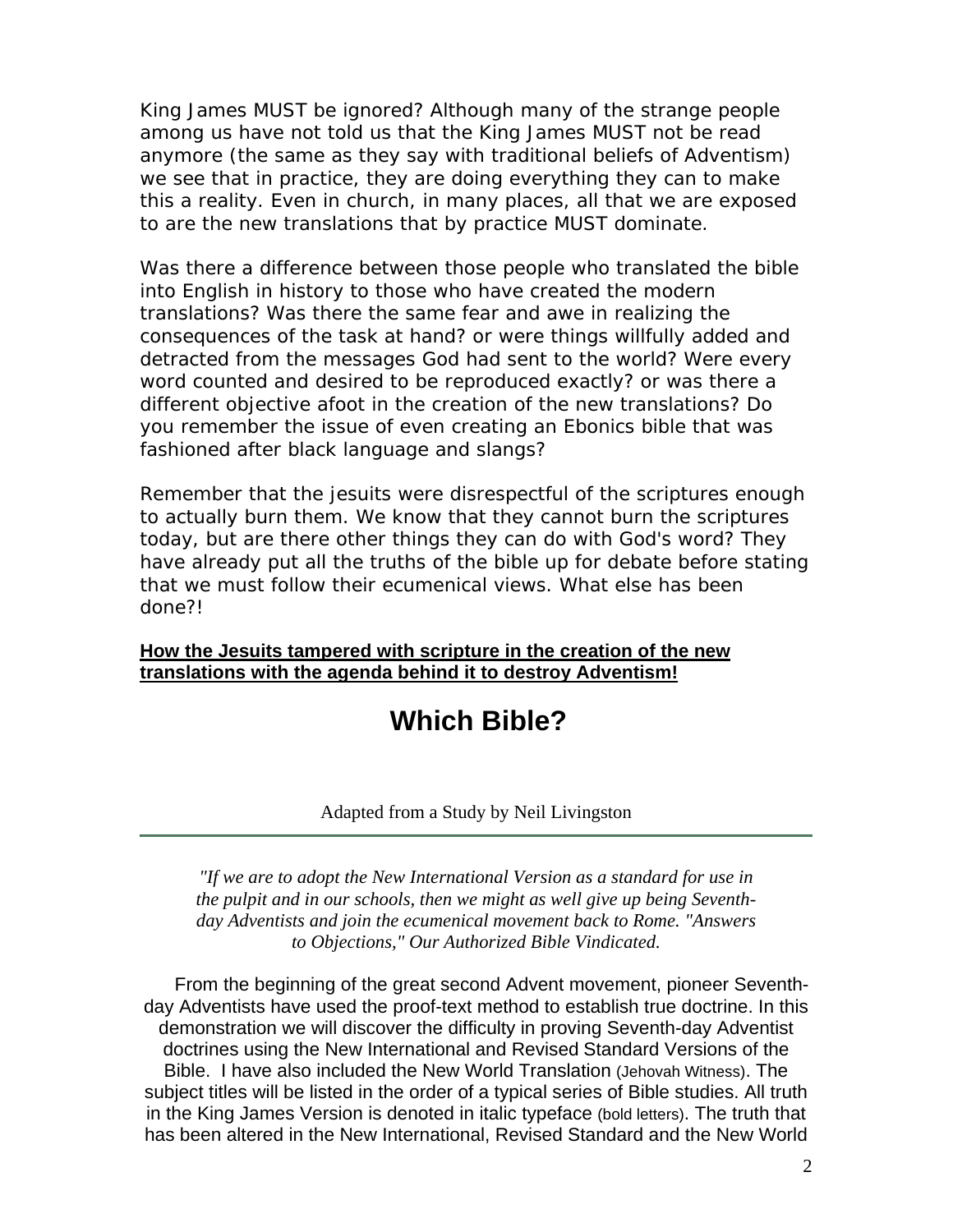Translation is underscored. (material taken from: MODERN TRANSLATIONS and Seventh-day Adventist Doctrine by Neil C. Livingston

| <b>The Truth In</b><br><b>The King</b><br><b>James</b><br><b>Version</b>                                                                                                                             | <b>New</b><br><b>International</b><br><b>Version</b>                                                                                                            | <b>Revised</b><br><b>Standard</b><br><b>Version</b>                                                                                                                           | <b>New World Translation (Jehovah</b><br>Witness)                                                                                                                             |
|------------------------------------------------------------------------------------------------------------------------------------------------------------------------------------------------------|-----------------------------------------------------------------------------------------------------------------------------------------------------------------|-------------------------------------------------------------------------------------------------------------------------------------------------------------------------------|-------------------------------------------------------------------------------------------------------------------------------------------------------------------------------|
|                                                                                                                                                                                                      |                                                                                                                                                                 |                                                                                                                                                                               |                                                                                                                                                                               |
| Luke 4:4 And<br>Jesus answered<br>him, saying, It<br>is written, That<br>man shall not<br>live by bread<br>alone, but by<br>every word of<br>God. (KJV)                                              | Luke 4:4 Jesus<br>answered, "It is<br>written: `Man<br>does not live on<br>bread alone<br>.[but by every<br>word of God,<br>omitted].'"<br>(NIV)                | Luke 4:4 And<br>Jesus answered<br>him, "It is<br>written, 'Man<br>shall not live by<br>bread alone<br>[but by every<br>word of God,<br>omitted].'"<br>(RSV)                   | Luke 4:4 But Jesus replied to him:<br>"It is written, 'Man must not live<br>by bread alone."" .[but by every<br>word of God, omitted].'(NWT)                                  |
| note: No comment necessary!                                                                                                                                                                          |                                                                                                                                                                 |                                                                                                                                                                               |                                                                                                                                                                               |
|                                                                                                                                                                                                      |                                                                                                                                                                 |                                                                                                                                                                               |                                                                                                                                                                               |
| $2$ Timothy 3:16<br>All scripture is<br>given by<br>inspiration of<br>God, and is<br>profitable for<br>doctrine, for<br>reproof, for<br>correction, for<br>instruction in<br>righteousness.<br>(KJV) | 2 Timothy $3:16$<br>All Scripture is<br>God-breathed<br>and is useful for<br>teaching,<br>rebuking,<br>correcting and<br>training in<br>righteousness.<br>(NIV) | 2 Timothy 3:16<br>All scripture is<br>inspired by God<br>and profitable<br>for teaching, for<br>reproof, for<br>correction, and<br>for training in<br>righteousness.<br>(RSV) | 2 Timothy 3:16 All scripture is<br>inspired of God and beneficial for<br>teaching, for reproving, for setting<br>things straight, for disciplining in<br>righteousness. (NWT) |
| Notice that the Scriptures are "profitable for Doctrine" is altered to read "useful for teachings."<br>With this altered reading it becomes possible for the Church to define doctrine.              |                                                                                                                                                                 |                                                                                                                                                                               |                                                                                                                                                                               |
|                                                                                                                                                                                                      |                                                                                                                                                                 |                                                                                                                                                                               |                                                                                                                                                                               |
| <b>Ephesians 3:9</b><br>And to make all<br>men see what is<br>the fellowship of everyone the                                                                                                         | Ephesians 3:9<br>and to make<br>plain to                                                                                                                        | Ephesians 3:9<br>And to make all<br>men see what is<br>the plan of the                                                                                                        | Ephesians 3:9 and should make<br>men see how the sacred secret is<br>administered which has from the<br>indefinite past been hidden in God                                    |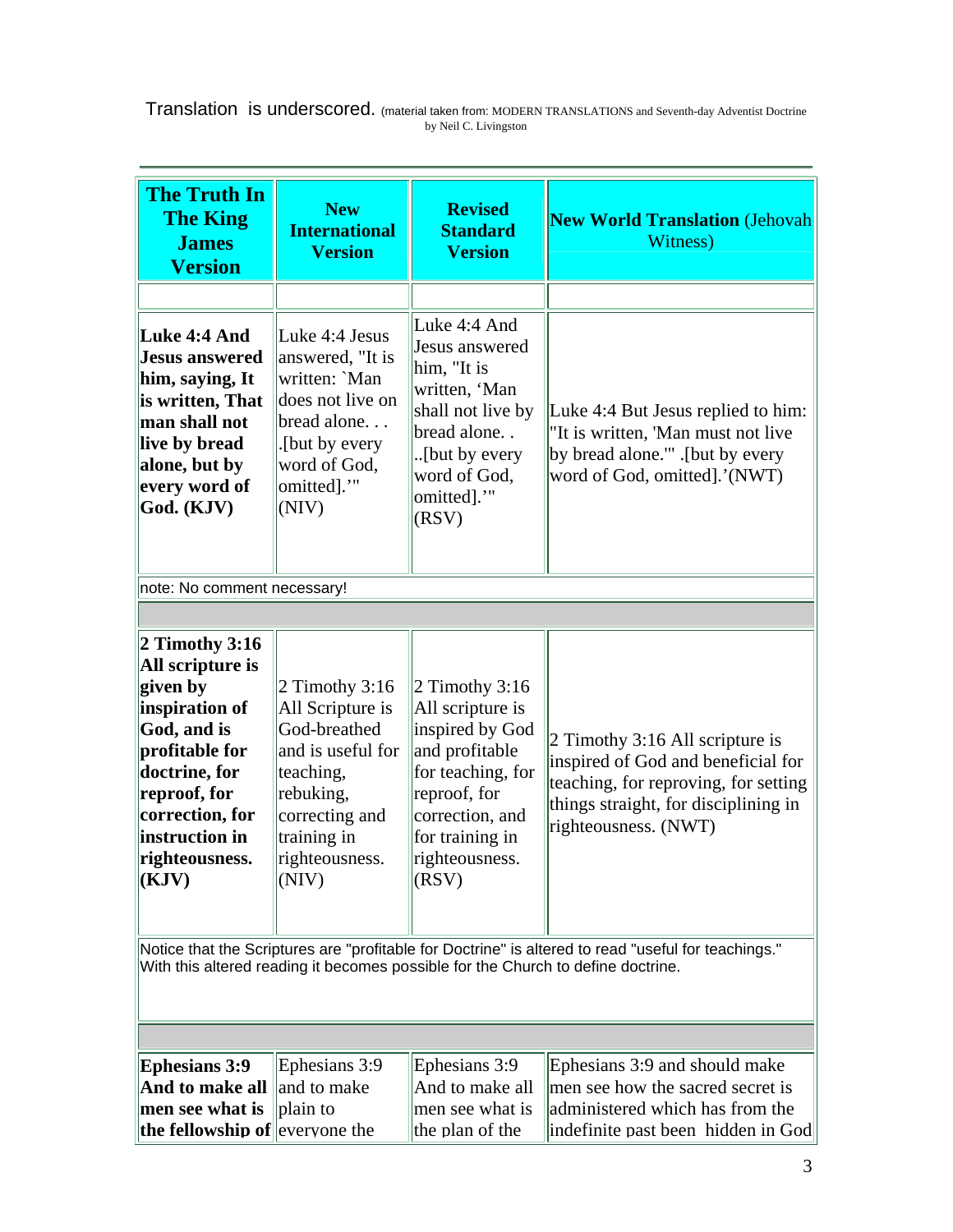| the mystery,                           | administration of mystery hidden |                    | who created all things. [by Jesus] |
|----------------------------------------|----------------------------------|--------------------|------------------------------------|
| which from the                         | this mystery,                    | for ages in God    | Christ-omitted.] (NWT)             |
| <b>beginning of the</b> which for ages |                                  | who created all    |                                    |
| <b>world hath been</b> past was kept   |                                  | things. [by Jesus] |                                    |
| hid in God, who hidden in God,         |                                  | Christ-omitted.]   |                                    |
| created all                            | who created all                  | $ $ (RSV)          |                                    |
| things by Jesus                        | things [by Jesus]                |                    |                                    |
| Christ. (KJV)                          | Christ-omitted.]                 |                    |                                    |
|                                        | (NIV)                            |                    |                                    |
|                                        |                                  |                    |                                    |
|                                        |                                  |                    |                                    |

Two important points of truth in the King James Version are altered in the modern translations.(1) "From the beginning of the world," altered to read, "from ages past." (2) "God. . . created all things by Jesus Christ," altered. The line, "by Jesus Christ" is omitted.

"In the beginning was the Word, and the Word was with God, and the Word was God," the apostle John testifies. "All things were made by him; and without him was not any thing made that was made." (John 1:1,3, emphasis supplied).

| John 1:10 He                             | John $1:10$ He | John $1:10$ He    |                                    |
|------------------------------------------|----------------|-------------------|------------------------------------|
| was in the                               | was in the     | was in the world, |                                    |
| world, and the                           | world, and     | and the world     | John 1:10 He was in the world,     |
| world was made though the world was made |                |                   | and the world came into existence  |
| by him, and the $\ $ was made            |                | through him, yet  | through him, but the world did not |
| <b>world knew him</b> through him, the   |                | the world knew    | know him. (NWT)                    |
| not. (KJV)                               | world did not  | him not. $(RSV)$  |                                    |
|                                          | recognize him. |                   |                                    |
|                                          | (NIV)          |                   |                                    |

note: The truth that "the world was made by him," is altered to read "the world was made through him."

| Hebrews 1:2<br>Hath in these<br> last days spoken <br>unto us by his<br>Son, whom he<br>hath appointed<br>heir of all<br>things, by<br>whom also he<br>made the<br>worlds. $(KJV)$ | Hebrews 1:2 but<br>in these last days<br>he has spoken to<br>us by his Son,<br>whom he<br>appointed heir of appointed the<br>all things, and<br>through whom<br>he made the<br>universe. (NIV) | Hebrews 1:2 But $ $<br>$\left  \text{in these last days} \right $<br>he has spoken to<br>us by a Son,<br>whom he<br>heir of all things,<br>through whom<br>also he created<br>the world.<br>(RSV) | Hebrews 1:2 has at the end of<br>these last days spoken to us by<br>means of a Son, whom he<br>appointed heir of all things,<br>through whom he made the<br>systems of things. (NWT) |
|------------------------------------------------------------------------------------------------------------------------------------------------------------------------------------|------------------------------------------------------------------------------------------------------------------------------------------------------------------------------------------------|---------------------------------------------------------------------------------------------------------------------------------------------------------------------------------------------------|--------------------------------------------------------------------------------------------------------------------------------------------------------------------------------------|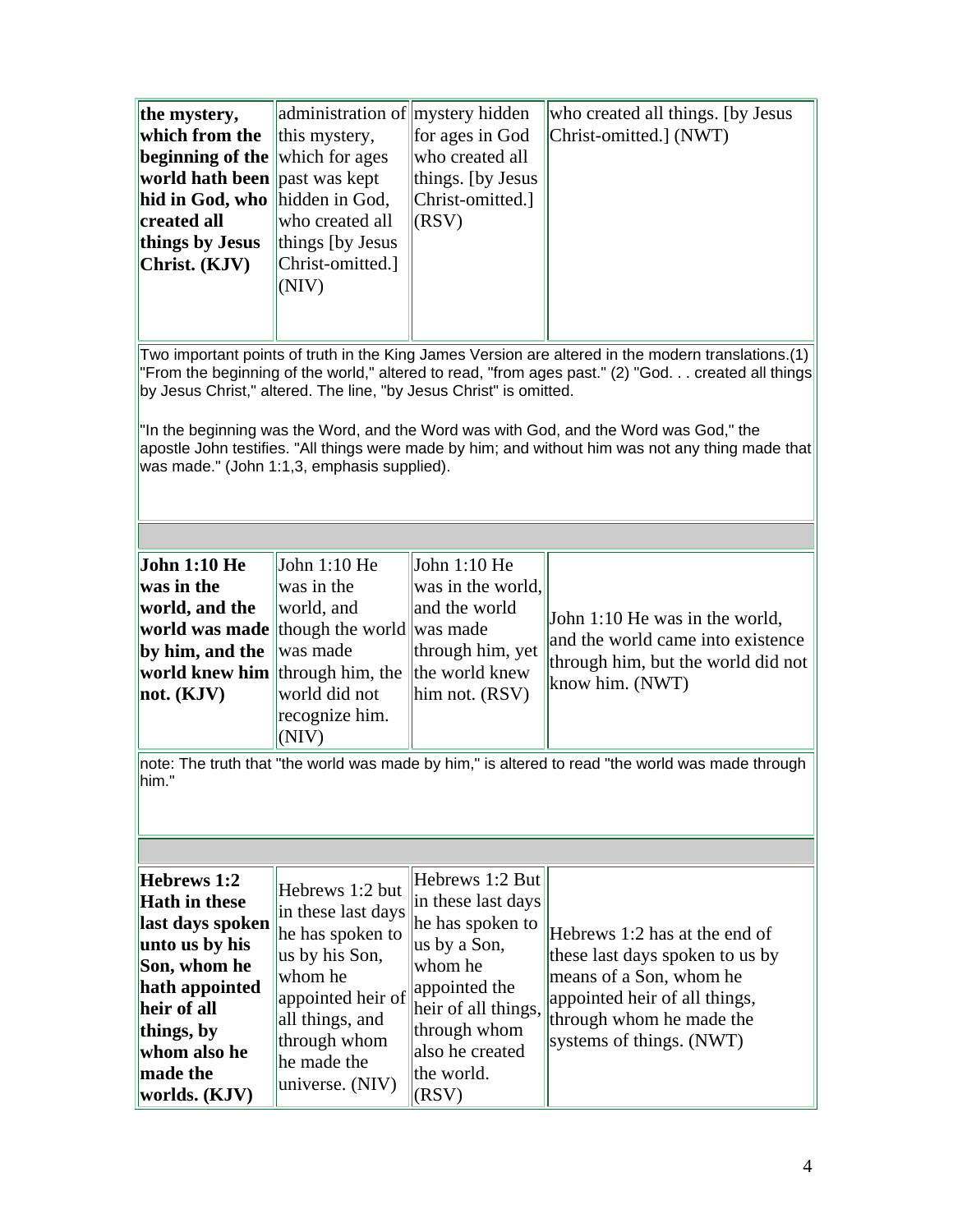| note: The RSV states that God created the worlds "by a Son." How many Sons does God the<br>Father have in heaven? Again, the modern translations also state that God created the universe<br>"through" His Son, not "by" His Son. What does modern Christendom have against Jesus as the<br>Creator of the earth? Could their aversion to the creation have anything to do with the Seventh<br>day Sabbath, the memorial of creation? |                                                                                                                             |                                                                                                                                 |                                                                                                                    |  |
|---------------------------------------------------------------------------------------------------------------------------------------------------------------------------------------------------------------------------------------------------------------------------------------------------------------------------------------------------------------------------------------------------------------------------------------|-----------------------------------------------------------------------------------------------------------------------------|---------------------------------------------------------------------------------------------------------------------------------|--------------------------------------------------------------------------------------------------------------------|--|
|                                                                                                                                                                                                                                                                                                                                                                                                                                       |                                                                                                                             |                                                                                                                                 |                                                                                                                    |  |
| <b>Matthew 18:11</b><br>For the Son of<br>man is come to<br>save that which<br>was lost. (KJV)                                                                                                                                                                                                                                                                                                                                        | Matthew 18:11<br>Omitted entirely.<br>(NIV)                                                                                 | Matthew 18:11<br>Omitted entirely.<br>(RSV)                                                                                     | Matthew 18:11 Omitted entirely.<br>(NWT)                                                                           |  |
| note: No comment necessary!                                                                                                                                                                                                                                                                                                                                                                                                           |                                                                                                                             |                                                                                                                                 |                                                                                                                    |  |
|                                                                                                                                                                                                                                                                                                                                                                                                                                       |                                                                                                                             |                                                                                                                                 |                                                                                                                    |  |
| John 6:47<br>Verily, verily, I<br>say unto you,<br><b>He that</b><br>believeth on me<br>hath everlasting<br>life.(KJV)                                                                                                                                                                                                                                                                                                                | John 6:47 I tell<br>you the truth, he<br>who believes has<br>everlasting life.<br>(NIV)                                     | John 6:47 Truly,<br>truly, I say to<br>you, he who<br>believes has<br>eternal life.<br>(RSV)                                    | John 6:47 Most truly, I say to you,<br>He that believes has everlasting<br>life. (NWT)                             |  |
| note: The most important truth, belief in Christ, is omitted from the modern translations. The NIV<br>and RSV simply states "he who believes has everlasting life." But the question is, What or who<br>are we to believe in? "He that believeth on me hath everlasting life," Jesus replies in the King<br>James Version. (John 6:47 KJV)                                                                                            |                                                                                                                             |                                                                                                                                 |                                                                                                                    |  |
| <b>Ephesians 3:14</b><br>For this cause I<br>bow my knees<br>unto the Father<br>of our Lord<br><b>Jesus Christ.</b><br>(KJV)                                                                                                                                                                                                                                                                                                          | Ephesians 3:14<br>For this reason I<br>kneel before the<br>Father. [of our<br><b>Lord Jesus</b><br>Christ-omitted]<br>(NIV) | Ephesians 3:14<br>For this reason I<br>bow my knees<br>before the<br>Father. [of our<br>Lord Jesus<br>Christ-omitted].<br>(RSV) | Ephesians 3:14 On account of this<br>I bow my knees to the Father. [of<br>our Lord Jesus Christ-omitted].<br>(NWT) |  |
| note: Again, Jesus Christ is omitted from the modern translations! Adventist leadership love these<br>modern translations that omit Jesus Christ from the text of Scripture.                                                                                                                                                                                                                                                          |                                                                                                                             |                                                                                                                                 |                                                                                                                    |  |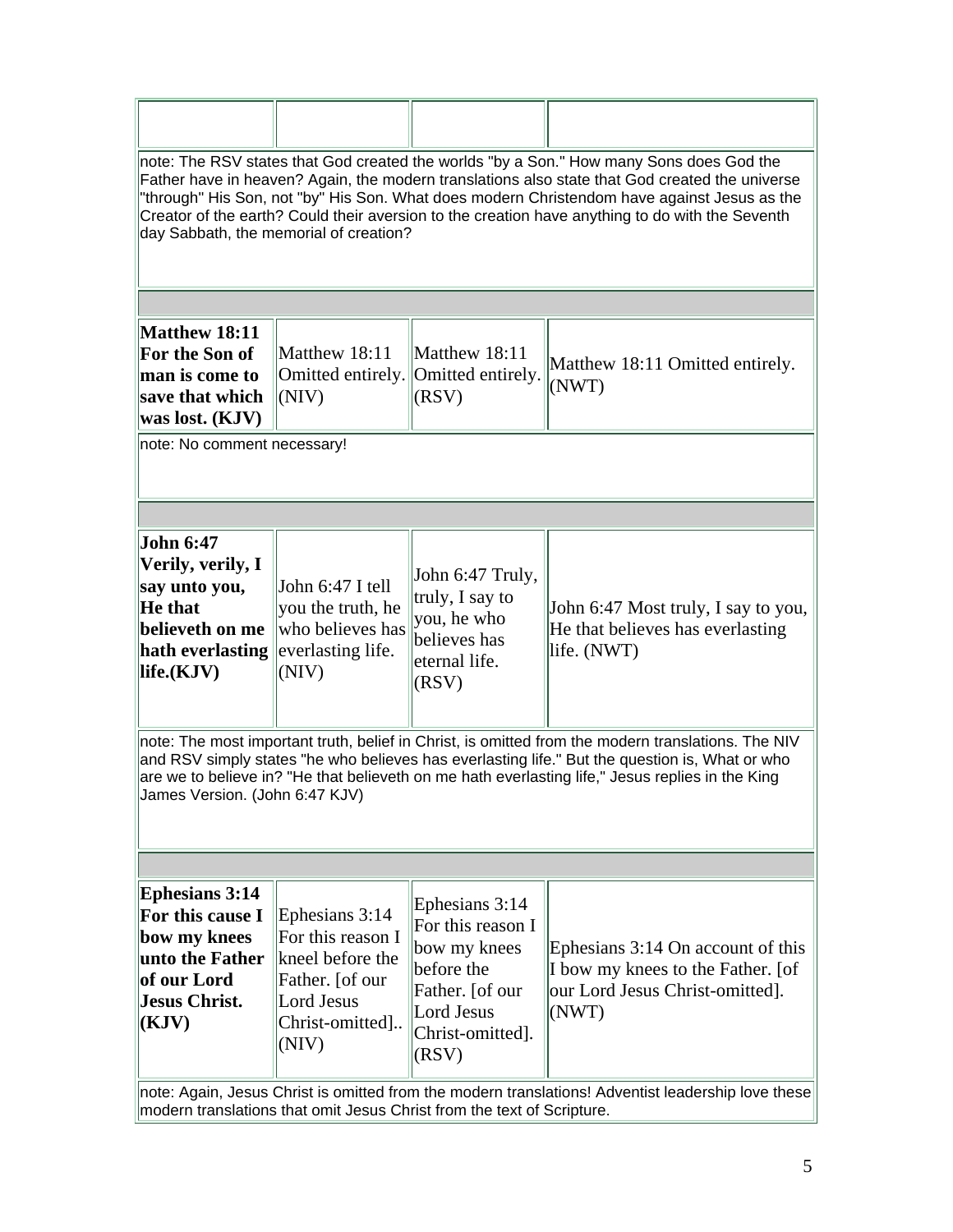"Ye shall not add unto the word which I command you, neither shall ye diminish ought from it," the Lord spoke through Moses, "that ye may keep the commandments of the Lord your God which I command you." (Deut. 4:2)..

Notice that this important truth of repentance is not just altered, but omitted entirely from the new translations! With these spurious Scriptures as their guide, Is it any wonder that a "new, free grace, evangelical, theology" has permeated the contemporary Seventh-day Adventist Church?

| <b>Mark 2:17</b><br>When Jesus<br>heard it, he<br>saith unto them, hearing this,<br>They that are<br> whole have no<br>need of the<br>physician, but<br>they that are<br> sick: I came not  <br>to call the<br>righteous, but<br>sinners to<br>repentance.<br>(KJV) | Mark 2:17 On<br>Jesus said to<br>them, "It is not<br>the healthy who<br>need a doctor,<br>but the sick. I<br>have not come to<br>call the<br>righteous, but<br>$\sin$ ners." $\int$ to<br>repentance-<br>omitted]. | Mark 2:17 And<br>when Jesus<br>heard it, he said<br>to them, "Those<br>who are well<br>have no need of<br>a physician, but<br>those who are<br>sick; I came not<br>to call the<br>righteous, but<br>sinners." [to<br>repentance-<br>omitted]. (RSV) | Mark 2:17 Upon hearing this Jesus<br>said to them: "Those who are<br>strong do not need a physician, but<br>those who are ill do. I came to call,<br>not a righteous people, but sinners.<br>[to repentance-omitted]. (NWT) |
|---------------------------------------------------------------------------------------------------------------------------------------------------------------------------------------------------------------------------------------------------------------------|--------------------------------------------------------------------------------------------------------------------------------------------------------------------------------------------------------------------|-----------------------------------------------------------------------------------------------------------------------------------------------------------------------------------------------------------------------------------------------------|-----------------------------------------------------------------------------------------------------------------------------------------------------------------------------------------------------------------------------|

note: Again, in the gospel of Mark, "repentance" is omitted from the modern translations. What does modern Christendom have against "repentance?"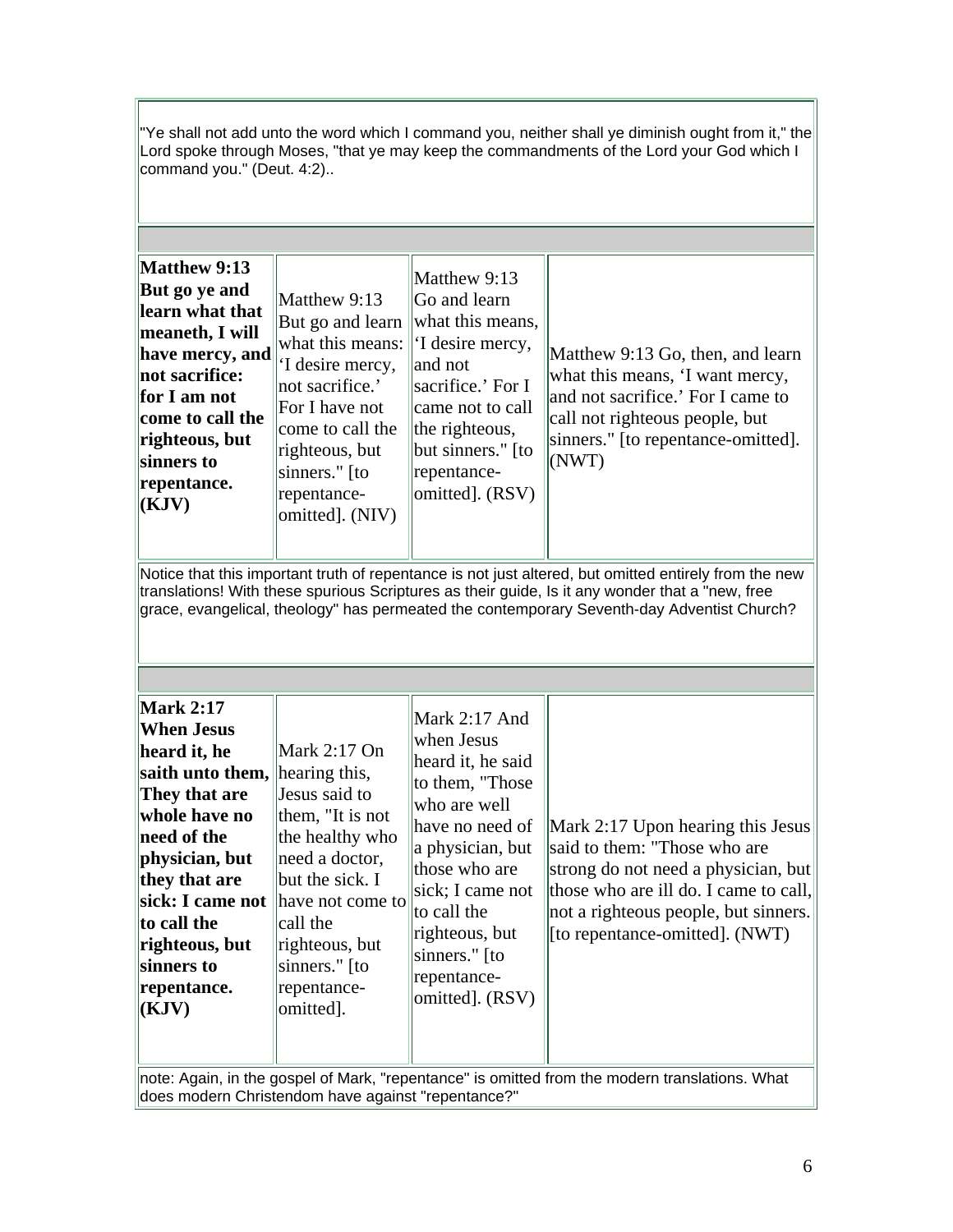| Matthew 18:3<br>And said, Verily And he said: "I<br>I say unto you,<br>Except ye be<br>converted, and<br>become as little<br>children, ye<br>shall not enter<br>linto the<br>kingdom of<br>heaven. (KJV) | Matthew 18:3<br>tell you the<br>truth, unless you<br>change and<br>become like<br>little children,<br>vou will never<br>enter the<br>kingdom of<br>heaven. (NIV) | Matthew 18:3<br>And said,<br>Truly, I say to<br>you, unless you<br>turn and become<br>like children,<br>vou will never<br>lenter the<br>kingdom of<br>heaven. $(RSV)$ | Matthew 18:3 and said, "Truly, I<br>say to you, unless you turn around<br>and become as young children,<br>you will by no means enter into<br>the kingdom of heavens. (NWT) |
|----------------------------------------------------------------------------------------------------------------------------------------------------------------------------------------------------------|------------------------------------------------------------------------------------------------------------------------------------------------------------------|-----------------------------------------------------------------------------------------------------------------------------------------------------------------------|-----------------------------------------------------------------------------------------------------------------------------------------------------------------------------|

note: The words of Jesus, "Except ye be converted," have been altered to read, "unless you change," and "unless you turn." Change or turn from what? Surely not form sin, as the new theology teaches No one can possibly do that! The important truth of conversion has been altered in the new translations.

note: Again, in the gospel of Matthew, the important truth of conversion has been altered in the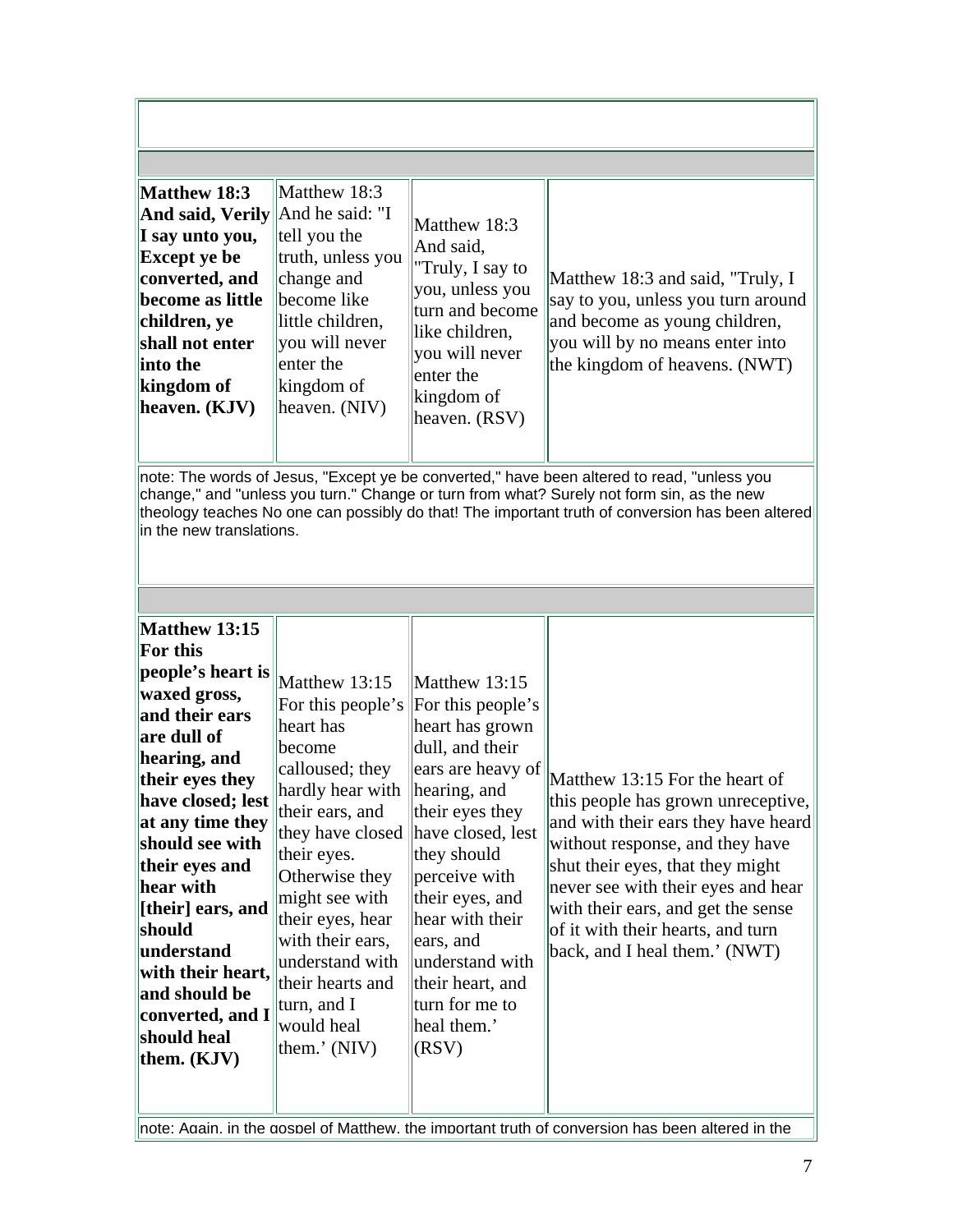modern translations. Also note how the NIV and RSV harmonize in the rendering of these texts. This proves that the NIV and RSV were translated from the same spurious Greek manuscripts of the Roman Catholic Church.

| have prayed for  |                 |                                                                                                                 |
|------------------|-----------------|-----------------------------------------------------------------------------------------------------------------|
|                  |                 |                                                                                                                 |
| your faith may   | you that your   | Luke 22:32 But I have made                                                                                      |
| not fail. And    | faith may not   | supplication for you that your faith                                                                            |
| when you have    |                 | may not give out; and you, when                                                                                 |
| turned back,     | vou have turned | once you have returned, strengthen                                                                              |
| strengthen your  |                 | $\alpha$ again, strengthen vour brothers." (NWT)                                                                |
| brothers." (NIV) |                 |                                                                                                                 |
|                  | (RSV)           |                                                                                                                 |
|                  |                 |                                                                                                                 |
|                  |                 | Luke $22:32$ But I<br>Luke 22:32 But I<br>you, Simon, that have prayed for<br>fail; and when<br>vour brethren." |

note: In the gospel of Luke the important truth of conversion is altered in the modern translations. In the altering of the text, "And when you have turned back," NIV, and "when you have turned again," RSV, implies that Peter had once been converted. But the truth is in the words of Jesus, translated correctly in the King James Version, the Bible of our beloved pioneer Seventh-day Adventists, "and when thou art converted, strengthen thy brethren."

note: The truth of a fulfilled prophecy about the death of our Lord is omitted from the modern translations. What does modern Christendom have against fulfilled prophecy?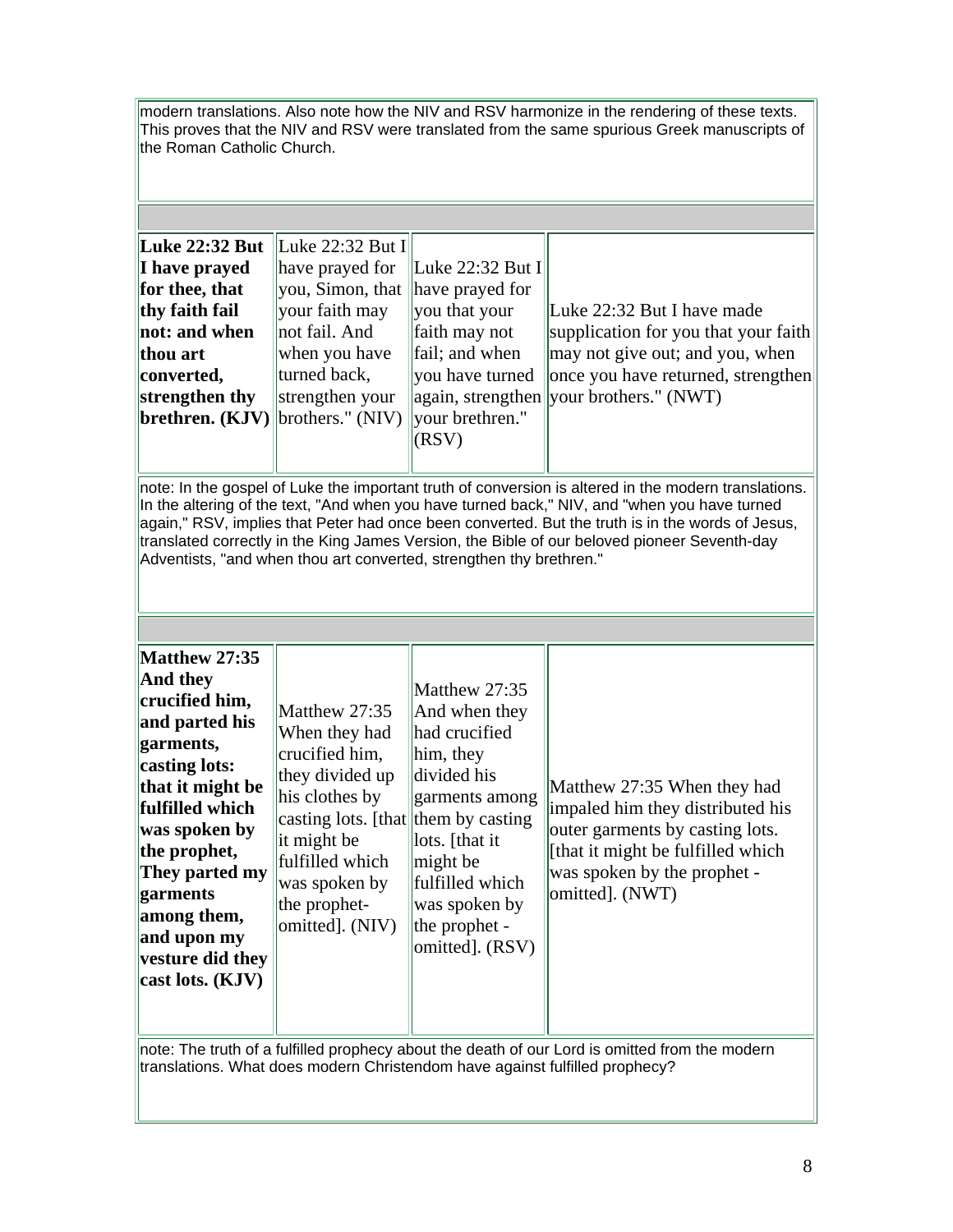note: The instruction of the Lord to consider the prophecies, written by Daniel, are omitted from the modern translations. Could this be the reason why pioneer Adventists understood the books of Daniel and the Revelation, and modern Christendom does not? Pioneer Adventists had a pure Bible, modern Christendom and contemporary Seventh-day Adventists do not!

| Mark 15:27<br>And with him<br>they crucify two<br>thieves; the one<br>on his right<br>hand, and the<br>other on his<br>$left. (v. 28). \right.$<br>And the<br>scripture was<br>fulfilled, which<br>saith, And he | Mark 15:27<br>They crucified<br>two robbers with<br>him, one on his<br>right and one on<br>his left. [Verse]<br>$ 28$ , And the<br>scripture was<br>fulfilled, which<br>saith, And he<br>was numbered | Mark 15:27 And<br>with him they<br>crucified two<br>robbers, one on<br>his right and one<br>lon his left.<br>[Verse 28, And<br>the scripture was<br>fulfilled, which<br>saith, And he<br>was numbered | Mark 15:27 Moreover, they<br>impaled two robbers with him, one<br>on his right and one on his left.<br>[Verse 28, And the scripture was<br>fulfilled, which saith, And he was<br>numbered with the transgressors- |
|------------------------------------------------------------------------------------------------------------------------------------------------------------------------------------------------------------------|-------------------------------------------------------------------------------------------------------------------------------------------------------------------------------------------------------|-------------------------------------------------------------------------------------------------------------------------------------------------------------------------------------------------------|-------------------------------------------------------------------------------------------------------------------------------------------------------------------------------------------------------------------|
| was numbered<br>with the<br>transgressors.<br>(KJV)                                                                                                                                                              | with the<br>transgressors-<br>omitted]. (NIV)                                                                                                                                                         | with the<br>transgressors-<br>omitted]. (RSV)                                                                                                                                                         | omitted]. (NWT)                                                                                                                                                                                                   |

note: The entire verse of Mark 15:28 is omitted from the NIV and RSV. The important truth that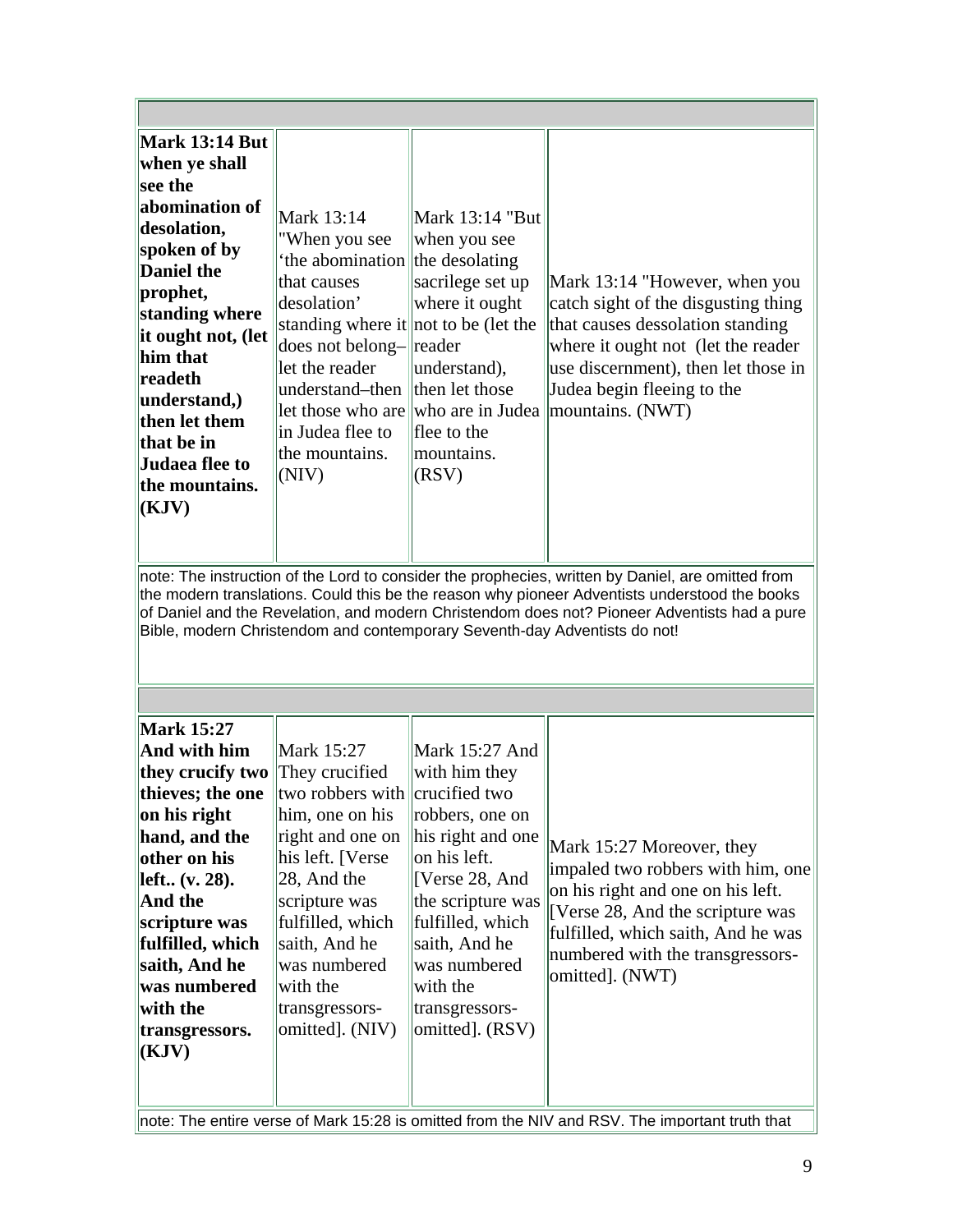our Lord was "numbered with the transgressors" as a fulfillment of prophecy is omitted from the modern translations.

| Daniel 8:14 And Daniel 8:14 He<br>$\ $ he said unto me, said to me, "It<br>Unto two<br>thousand and<br>three hundred<br>days; then shall<br>the sanctuary<br>be cleansed.<br>(KJV) | will take $2,300$<br>evenings and<br>mornings; then<br>the sanctuary<br>will be<br>reconsecrated."<br>(NIV) | Daniel 8:14 And<br>he said to him,<br>l"For two<br>thousand and<br>three hundred<br>evenings and<br>mornings; then<br>the sanctuary<br>shall be restored<br>to its rightful<br>state." $(RSV)$ | Daniel 8:14 So he said to me,<br>"Until two thousand three hundred<br>evenings [and] mornings; and [the]<br>holy place will certainly be<br>brought into its right condition."<br>(NWT) |
|------------------------------------------------------------------------------------------------------------------------------------------------------------------------------------|-------------------------------------------------------------------------------------------------------------|------------------------------------------------------------------------------------------------------------------------------------------------------------------------------------------------|-----------------------------------------------------------------------------------------------------------------------------------------------------------------------------------------|

note: This is a most important text used by pioneer Seventh-day Adventists to teach the sanctuary truth. This is the great 2,300 day/year prophecy, which began in 457 B.C., and culminates in the beginning of the "investigative Judgement, the "cleansing" of the sanctuary, in A.D. 1844. This sanctuary truth, based largely on this text, Daniel 8:14, is the very foundation of Seventh-day Adventism. In 1844 Jesus entered the most holy place in the Heavenly Sanctuary to "cleanse" the Sanctuary. The New International Version renders the text "reconsecrated," while the Revised Standard Version renders the text "restored," whatever that might mean. Both the NIV and RSV use the term "2,300 evenings and mornings." This erroneous rendering makes it virtually impossible to teach that, in prophecy, a day stands for a year, (See, Num. 1:3: Eze. 4:6). Using these modern translations of Daniel 8:14, it is impossible to teach the 2,300 days are actually 2,300 years!

| <b>Daniel 9:25-27</b>               | Daniel 9:25-27                  | Daniel 9:25-27    | Daniel 9:25-27 And you should          |
|-------------------------------------|---------------------------------|-------------------|----------------------------------------|
| Know therefore                      | "Know and                       | Know therefore    | know and have the insight [that]       |
| and understand, understand this:    |                                 | and understand    | from the going forth of the word to    |
| that from the                       | From the issuing                | that from the     | restore and to rebuild Jerusalem       |
| going forth of                      | of the decree to                | going forth of    | until Messiah [the] leader, there      |
| the                                 | restore and                     | the word to       | shall be seven weeks, also sixty-      |
| <b>commandment</b>                  | rebuild                         | restore and build | two weeks. She will return and be      |
| to restore and to Jerusalem until   |                                 | Jerusalem to the  | actually rebuilt, with a public        |
| <b>build Jerusalem</b> the Anointed |                                 | coming of an      | square and moat, but in straits of     |
| unto the                            | One, the ruler,                 | anointed one, a   | the times. $(26)$ And after the sixty- |
| Messiah the                         | comes, there will prince, there |                   | two weeks Messiah will be cut off,     |
| <b>Prince shall be</b>              | be seven                        | shall be seven    | with nothing for himself; And the      |
| seven weeks,                        | 'sevens,' and                   | weeks. Then for   | city and the holy place the people     |
| and threescore                      | $sixty-two$                     | sixty-two weeks   | of a leader that is coming will        |
| and two weeks:                      | 'sevens.' It will               | it shall be built | bring to their ruin. And the end of    |
| the street shall                    | be rebuilt with                 | again with        | it will be by the flood. And until     |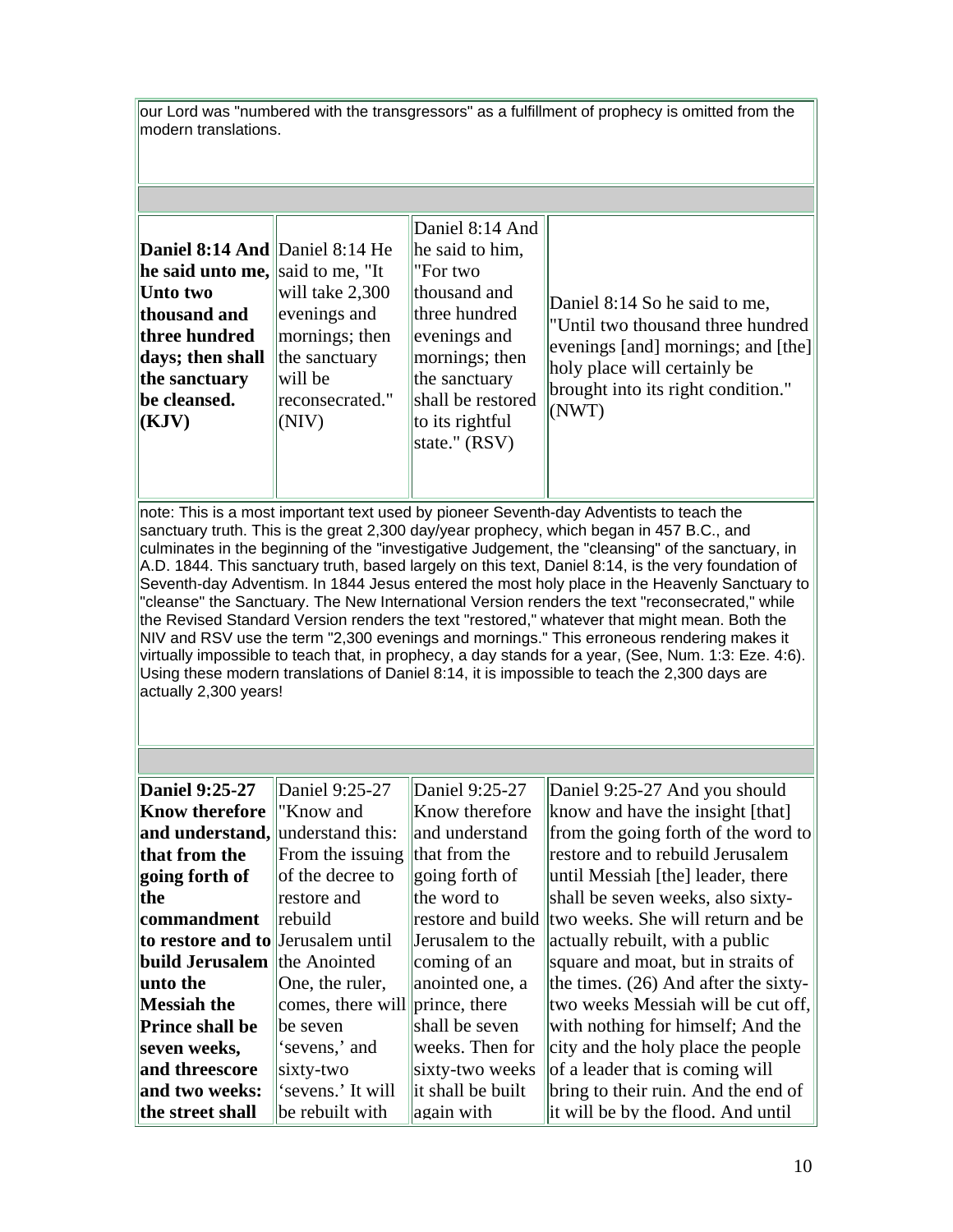| be built again,                                                | streets and a                       | squares and                    | [the] end there will be war; what is |
|----------------------------------------------------------------|-------------------------------------|--------------------------------|--------------------------------------|
| and the wall,                                                  | trench, but in                      | moat, but in a                 | decided upon is desolations. (27)    |
| even in                                                        | times of trouble.                   | troubled time.                 | And he must keep [the] covenant      |
| troublous times.                                               | $(26)$ After the                    | $(26)$ And after               | in force for the many for one        |
| $(26)$ And after                                               | sixty-two                           | the sixty-two                  | week; and at the half of the week    |
| threescore and                                                 | 'sevens,' the                       | weeks, an                      | he will cause sacrifice and gift     |
| two weeks shall                                                | <b>Anointed One</b>                 | anointed one                   | offering to cease. And upon the      |
| Messiah be cut                                                 | will be cut off                     | shall be cut off,              | wing of disgusting things there      |
| off, but not for                                               | and will have                       | and shall have                 | will be the one causing desolation;  |
| $\left  \text{himself:} \right. \text{and the} \left  \right.$ | nothing. The                        | nothing; and the               | and until an extermination, the      |
| people of the                                                  | people of the                       | people of the                  | very thing decided upon will go      |
| prince that shall                                              | ruler who will                      | prince who is to               | pouring out also upon the one        |
| come shall                                                     | come will                           | come shall                     | lying desolate." (NWT)               |
| destroy the city                                               | destroy the city                    | destroy the city               |                                      |
| and the                                                        | land the                            | and the                        |                                      |
| sanctuary; and                                                 | sanctuary. The                      | sanctuary. Its                 |                                      |
| the end thereof                                                | lend will come                      | end shall come                 |                                      |
| shall be with a                                                | like a flood: War with a flood, and |                                |                                      |
| flood, and unto                                                | will continue                       | to the end there               |                                      |
| the end of the                                                 | until the end,                      | shall be war;                  |                                      |
| <b>war desolations</b>                                         | and desolations                     | desolations are                |                                      |
| are determined.                                                | have been                           | decreed. $(27)$                |                                      |
| $(27)$ And he                                                  | decreed. $(27)$ He                  | And he shall                   |                                      |
| shall confirm                                                  | will confirm a                      | make a strong<br>covenant with |                                      |
| the covenant                                                   | covenant with                       |                                |                                      |
| with many for<br>one week: and                                 | many for one<br>'seven.' In the     | many for one<br>week; and for  |                                      |
| in the midst of                                                | middle of the                       | half of the week               |                                      |
| the week he                                                    | 'seven' he will                     | he shall cause                 |                                      |
| shall cause the                                                | put an end to                       | sacrifice and                  |                                      |
| sacrifice and the sacrifice and                                |                                     | offering to                    |                                      |
| oblation to                                                    | offering. And on cease; and upon    |                                |                                      |
| cease, and for                                                 | a wing of the                       | the wing of                    |                                      |
| the                                                            | temple he will                      | abominations                   |                                      |
| overspreading                                                  | set up an                           | shall come one                 |                                      |
| of abominations                                                | abomination that                    | who makes                      |                                      |
| he shall make it                                               | causes                              | desolate, until                |                                      |
| desolate, even                                                 | desolation, until                   | the decreed end                |                                      |
| until the                                                      | the end that is                     | is poured out on               |                                      |
| consummation,                                                  | decreed is                          | the desolator."                |                                      |
| and that                                                       | poured out on                       | (RSV)                          |                                      |
| determined                                                     | him." (NIV)                         |                                |                                      |
| shall be poured                                                |                                     |                                |                                      |
| upon the                                                       |                                     |                                |                                      |
| desolate. (KJV)                                                |                                     |                                |                                      |
|                                                                |                                     |                                |                                      |
|                                                                |                                     |                                |                                      |

note: These important passages on the sanctuary truth have been completely mutilated by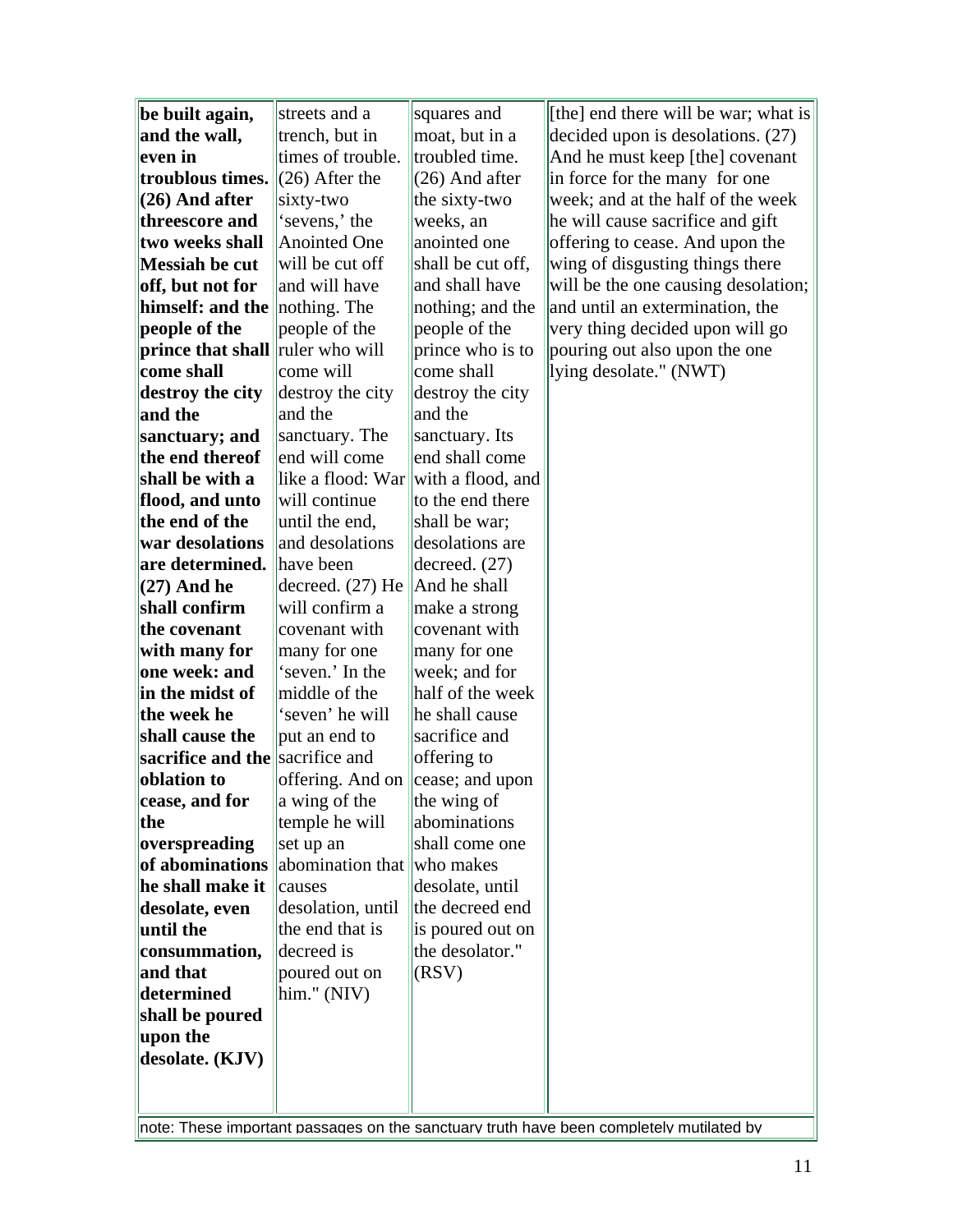modern translations. The truth about Jesus Christ, the Messiah who was to come, is stated to be merely an earthly ruler. He is stated to be simply "an anointed one." The truth of how Jesus would confirm "the covenant," is stated that He would confirm "a covenant". The King James Version prophecies of the crucifixion of Christ, that after sixty-two weeks "shall Messiah be cut off, but not for himself," and that "he [Christ] shall confirm the covenant with many for one week: and in the midst of the week he shall cause the sacrifice and the oblation to cease." Jesus Christ would cause the sacrifice and oblation to cease, because he would die on the cross. After the crucifixion the earthly sanctuary services would cease. That is why at the very moment Jesus died on the cross, "the veil of the temple was rent in twain from the top to the bottom." (Mark 15:37,38). It would be impossible to teach this truth from these texts as they are translated in the New International and Revised Standard Versions.

Also in these erroneous translations it is stated that "on a wing of the temple he will set up an abomination." The King James Version states nothing about "a wing of the temple," or that He, Jesus, would set up an abomination.

| <b>Acts 3:19</b><br><b>Repent</b> ye<br>therefore, and<br>be converted,<br>that your sins<br>may be blotted<br>out, when the<br>times of<br>refreshing shall<br>come from the<br>presence of the<br>Lord. (KJV) | Acts $3:19$<br>Repent, then,<br>and turn to God,<br>so that your sins<br>may be wiped<br>out, that times of times of<br>refreshing may<br>come from the<br>Lord. (NIV) | Acts 3:19<br>Repent<br>therefore, and<br>turn again, that<br>vour sins may be<br>blotted out, that<br>refreshing may<br>come from the<br>presence of the<br>Lord. (RSV) | Acts 3:19 Repent therefore, and<br>turn around, so as to get YOUR<br>sins blotted out, that seasons of<br>refreshing may come from the<br>person of Jehovah. (NWT) |
|-----------------------------------------------------------------------------------------------------------------------------------------------------------------------------------------------------------------|------------------------------------------------------------------------------------------------------------------------------------------------------------------------|-------------------------------------------------------------------------------------------------------------------------------------------------------------------------|--------------------------------------------------------------------------------------------------------------------------------------------------------------------|

note: This was a most important text used by pioneer Seventh-day Adventists to prove the aspect of the sanctuary truth that sins will be blotted out "when the times of refreshing shall come from the presence of the Lord" or, when Jesus Christ entered the most holy place in the Heavenly sanctuary in 1844. The modern translations simply state "that times of refreshing may come from the presence of the Lord." In other words, if your sins are blotted out now (the final atonement was finished and completed on the cross), then, times of refreshing may come from the presence of the Lord. The truth is that we should; "Repent ye therefore, and be converted, that your sins may be blotted out, when the times of refreshing shall come from the presence of the Lord." Do you see, dear Adventist friend, how Satan can lead men to change a word here and a word there, and totally change the "Present Truth" that Seventh-day Adventists are to give to a perishing world?

| Revelation            |                |                    | Revelation 22:14 Revelation 22:14 Revelation 22:14 Happy are those                           |
|-----------------------|----------------|--------------------|----------------------------------------------------------------------------------------------|
| $\vert$ 22:14 Blessed | l''Blessed are | <b>Blessed</b> are | who wash their robes, that the                                                               |
|                       |                |                    | <b>are they that do</b> those who wash those who wash authority [to go] to the trees of life |
| his                   |                |                    | their robes, that their robes, that $\lim_{x \to a}$ theirs and that they may                |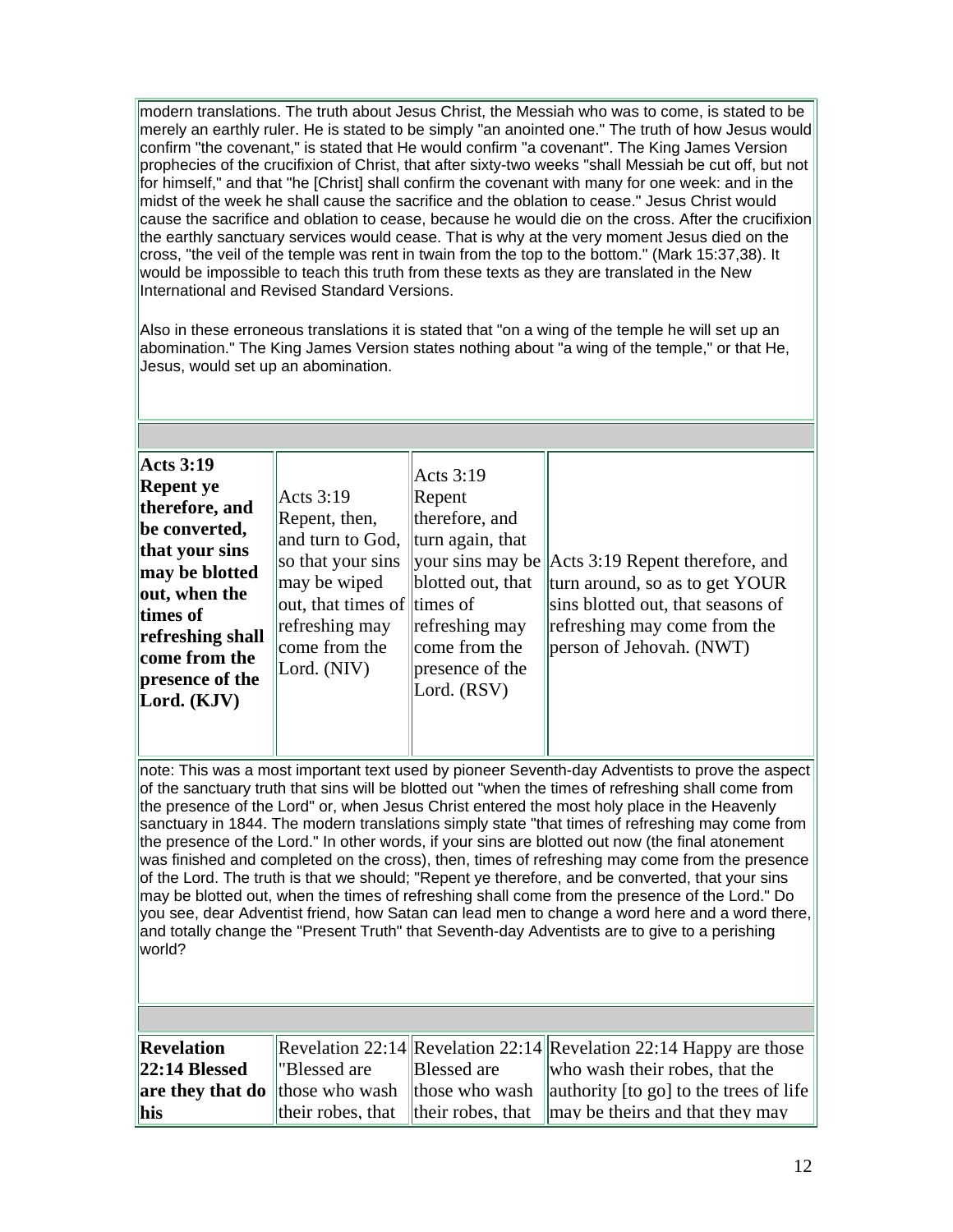| <b>commandments,</b> they may have |                                      | they may have      | gain entrance into the city by its |
|------------------------------------|--------------------------------------|--------------------|------------------------------------|
| that they may                      | the right to the                     | the right to the   | gates. (NWT)                       |
| have right to the tree of life and |                                      | tree of life and   |                                    |
| tree of life, and                  | $\parallel$ may go through           | that they may      |                                    |
| may enter in                       | the gates into the enter the city by |                    |                                    |
| through the                        | $\vert$ city. (NIV)                  | the gates. $(RSV)$ |                                    |
| gates into the                     |                                      |                    |                                    |
| $\vert$ city. (KJV)                |                                      |                    |                                    |
|                                    |                                      |                    |                                    |
|                                    |                                      |                    |                                    |

note: The truth of obedience to God's ten commandments is omitted from the modern translations! The NIV and RSV simply state "wash their robes." Anyone who washes their robes will be saved. Notice the rendering of the text is exactly the same in the NIV and RSV, again proving that they were translated from the same spurious Greek sources. Although it does read "in the blood of the Lamb," in the Seventh-day Adventist paraphrase, The Clear Word Bible follows the NIV and RSV by rendering the text, "washed their robes."

| <b>Revelation</b><br>$ 14:12$ Here is<br>the patience of<br>the saints: here                    | Revelation $14:12$<br>This calls for<br>patient<br>endurance on the                               | Revelation $14:12$<br>Here is a call for                                                  | the endurance of Revelation 14:12 Here is where it                                                                                    |
|-------------------------------------------------------------------------------------------------|---------------------------------------------------------------------------------------------------|-------------------------------------------------------------------------------------------|---------------------------------------------------------------------------------------------------------------------------------------|
| are they that<br>keep the<br><b>commandments</b><br>of God, and the<br>faith of Jesus.<br>(KJV) | part of the saints<br>who obey God's<br>commandments<br>and remain<br>faithful to Jesus.<br>(NIV) | who keep the<br>commandments<br>of God and hold<br>fast to the faith<br>of Jesus. $(NIV)$ | the saints, those means endurance for the holy<br>ones, those who observe the<br>commandments of God and the<br>faith of Jesus. (NWT) |

note: The "flag" of pioneer Seventh-day Adventists was "The commandments of God, and the faith of Jesus." This banner of truth has been omitted from the New International Version. God has placed in our hands a banner on which is inscribed the words "The commandments of God and the faith of Jesus." "Here are they that keep the commandments of God, and have the testimony of Jesus Christ," He declares. At all times and in all places we are to hold the banner firmly aloft. God's denominated people [the SDA Church] are to take a firm stand under the banner of truth. . .. (Letter 95, 1905, pp. 2, 3; To Dr. and Mrs. D. H. Kress, March 14, 1905.) Ellen G. White, Manuscript Releases, Vol. 2, pages 246, 247. (emphasis supplied). The remnant people of God in these last days "keep the commandments of God, and the faith of Jesus." (Revelation 14:12). The modern translations state that these remnant people have "faith in Jesus," rather than "the faith of Jesus." The new theology in the Seventh-day Adventist Church teaches that "we must only believe in Him." Only believe, and you will be saved. The truth is we must have saving faith–the faith of Jesus – faith like Jesus had. The truth is that if we have the faith of Jesus we will walk as Jesus walked.

"He that saith he abideth in him ought himself also so to walk," Jesus said, "even as he walked." (I John 2:6, emphasis supplied).

In contrast to this truth, the new theology teaches that if we have faith in Jesus, He will do the walking for you. Everything is done for you. What is the new theology? In brief it is: "Dear Lord,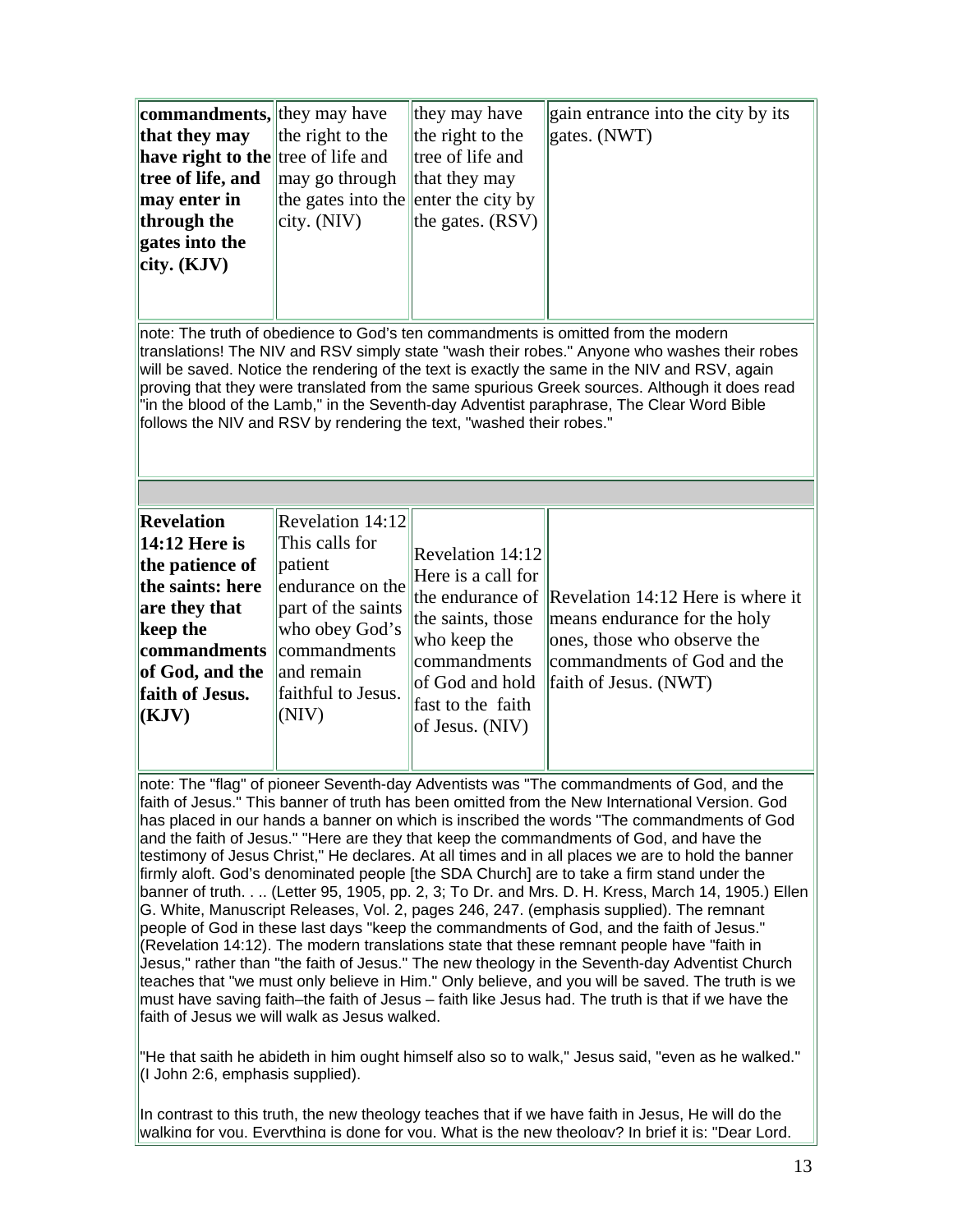forgive me for my past sins and forgive me for the sins I am planning to commit in the future."

| <b>Exodus 20:10</b><br><b>But the seventh</b><br>day is the<br>sabbath of the<br>Lord thy God.<br>(KJV)                                                                                                                                                                                                                                                                                                                                                                                                                                                                                                                                                                                      | Exodus 20:10<br>but the seventh<br>day is a Sabbath<br>to the Lord your<br>God. (NIV)                                                                                                                                                            | Exodus 20:10<br>But the seventh<br>day is a sabbath<br>to the Lord your<br>God. (RSV)                                                                           | Exodus 20:10 But the seventh day<br>is a sabbath to Jehovah your God.<br>(NWT)                                                                                       |  |  |
|----------------------------------------------------------------------------------------------------------------------------------------------------------------------------------------------------------------------------------------------------------------------------------------------------------------------------------------------------------------------------------------------------------------------------------------------------------------------------------------------------------------------------------------------------------------------------------------------------------------------------------------------------------------------------------------------|--------------------------------------------------------------------------------------------------------------------------------------------------------------------------------------------------------------------------------------------------|-----------------------------------------------------------------------------------------------------------------------------------------------------------------|----------------------------------------------------------------------------------------------------------------------------------------------------------------------|--|--|
| Notice that the NIV and RSV state the Sabbath to be only "a Sabbath," and that this Sabbath is<br>"to the Lord," not the Sabbath "of the Lord." This implies that the Lord has many Sabbaths. With<br>this reading Sunday could also be a Sabbath to the Lord. However, God said "the seventh day is<br>the sabbath of the Lord thy God." In Isaiah the Lord calls the seventh day Sabbath, "my holy<br>day." (Isaiah 58:13).                                                                                                                                                                                                                                                                |                                                                                                                                                                                                                                                  |                                                                                                                                                                 |                                                                                                                                                                      |  |  |
|                                                                                                                                                                                                                                                                                                                                                                                                                                                                                                                                                                                                                                                                                              |                                                                                                                                                                                                                                                  |                                                                                                                                                                 |                                                                                                                                                                      |  |  |
| <b>Colossians 2:16</b><br>Let no man<br>therefore judge<br>you in meat, or<br>in drink, or in<br>respect of an<br>holyday, or of<br>the new moon,<br>or of the<br>Sabbath days.<br>(KJV)                                                                                                                                                                                                                                                                                                                                                                                                                                                                                                     | $\big  \text{Colossians} \ 2:16 \big $<br>Therefore do not Colossians $2:16$<br>let anyone judge<br>you by what you<br>eat or drink, or<br>with regard to a<br>religious<br>festival, a New<br>Moon<br>celebration or a<br>Sabbath day.<br>(NIV) | Therefore let no<br>one pass<br>judgment on you<br>in questions of<br>food and drink<br>or with regard to<br>a festival or a<br>new moon or a<br>Sabbath. (RSV) | Colossians 2:16 Therefore let no<br>man judge YOU in eating or<br>drinking or in respect of a festival<br>of an observance of the new moon<br>or of a Sabbath; (NWT) |  |  |
| Note that in the King James Version the text reads "Sabbath days," plural, meaning the<br>ceremonial sabbaths and religious festivals were abolished at the cross. However, the NIV and<br>RSV render the text "Sabbath day," singular, suggesting that the seventh-day Sabbath of the<br>Lord was abolished at the cross. In these modern translations, the meaning of the two texts,<br>Colossians 2:16, and Exodus 20:10, is reversed from that of the King James Version. Satan,<br>through the modern translators, inspired by the Jesuits of the Papacy, applied reverse psychology<br>in the translation of these two texts by stating, "do not let anyone judge you with regard to a |                                                                                                                                                                                                                                                  |                                                                                                                                                                 |                                                                                                                                                                      |  |  |

religious festival. . . or a Sabbath day," singular (Colossians 2:16), and, "the seventh day is a Sabbath," plural. (Exodus. 20:10). The truth is that in Colossians 2:16 the word "Sabbath days" is plural, and is referring to the ceremonial Sabbath "days." In the Ten Commandments, the Sabbath commandment, recorded in Exodus 20:10, states that "the seventh day is the Sabbath of the Lord thy God," singular, not "the seventh day is a Sabbath to the Lord."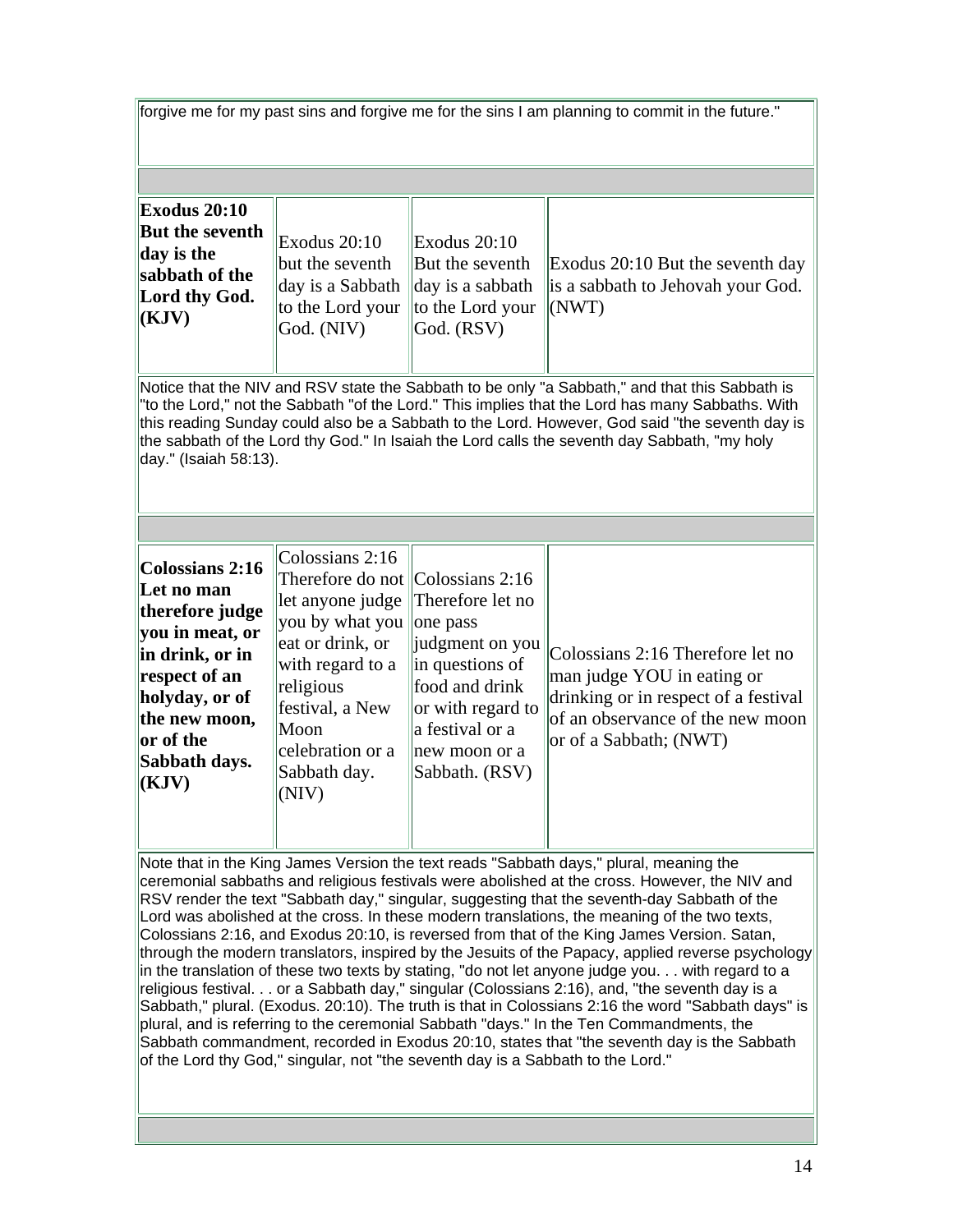| Psalms $146:4$<br>His breath<br>goeth forth, he<br>returneth to his<br>earth; in that<br>very day his<br>thoughts perish.<br>(KJV) | Psalms $146:4$<br>departs, they<br>return to the<br>ground; on that<br>very day their<br>plans come to<br>nothing. $(NIV)$ | Psalms $146:4$<br>When their spirit When his breath<br>departs he<br>returns to his<br>earth; on that<br>very day his<br>plans perish.<br>(RSV) | Psalms 146:4 His spirit goes out,<br>he goes back to his ground; In that<br>day his thoughts do perish. $(NWT)$ |
|------------------------------------------------------------------------------------------------------------------------------------|----------------------------------------------------------------------------------------------------------------------------|-------------------------------------------------------------------------------------------------------------------------------------------------|-----------------------------------------------------------------------------------------------------------------|
|------------------------------------------------------------------------------------------------------------------------------------|----------------------------------------------------------------------------------------------------------------------------|-------------------------------------------------------------------------------------------------------------------------------------------------|-----------------------------------------------------------------------------------------------------------------|

note: The modern translations state that when a man dies "their plans come to nothing." This erroneous translation implies that man's earthly plans come to nothing at death, but his thoughts do not perish because he went to heaven or hell at death! The truth is, as the King James Version states, that when a man dies "his thoughts perish."

| Job 14:14 If a<br>man die, shall<br>he live again?<br>all the days of<br>my appointed<br>time will I wait,<br>till my change<br>come. $(KJV)$ | Job 14:14 If a<br>man dies, will he man die, shall he<br>live again? All<br>the days of my<br>hard service I<br>will wait for my<br>renewal to come. release should<br>(NIV) | Job $14:14$ If a<br>live again? All<br>the days of my<br>service I would<br>wait, till my<br>come. $(RSV)$ | Job 14:14 If an able-bodied man<br>dies can he live again? All the<br>days of my compulsory service I<br>shall wait, Until my relief comes.<br>(NWT) |
|-----------------------------------------------------------------------------------------------------------------------------------------------|------------------------------------------------------------------------------------------------------------------------------------------------------------------------------|------------------------------------------------------------------------------------------------------------|------------------------------------------------------------------------------------------------------------------------------------------------------|

note: Job stated the truth when he said that he would wait until his change came. That will be at the second coming of Christ. "In a moment, in the twinkling of an eye, at the last trump: for the trumpet shall sound, and the dead shall be raised incorruptible, and we shall be changed," the apostle Paul wrote. "For this corruptible must put on incorruption, and this mortal must put on immortality." (I Corinthians 15:52 ,53, emphasis supplied).

| Luke 23:38 And<br>a superscription Luke 23:38<br><b>also was written</b> There was a<br>over him in<br><b>letters of Greek</b> , above him,<br>and Latin, and<br><b>Hebrew, THIS</b><br><b>IS THE KING</b><br><b>OF THE JEWS. JEWS. (NIV)</b><br>(KJV) | written notice<br>which read:<br><b>THIS IS THE</b><br><b>KING OF THE</b> | Luke 23:38<br>There was also<br>an inscription<br>over him, "This<br>is the King of<br>the Jews."<br>(RSV) | Luke 23:38 There was also an<br>inscription over him, "This is the<br>king of the Jews." (NWT) |
|--------------------------------------------------------------------------------------------------------------------------------------------------------------------------------------------------------------------------------------------------------|---------------------------------------------------------------------------|------------------------------------------------------------------------------------------------------------|------------------------------------------------------------------------------------------------|